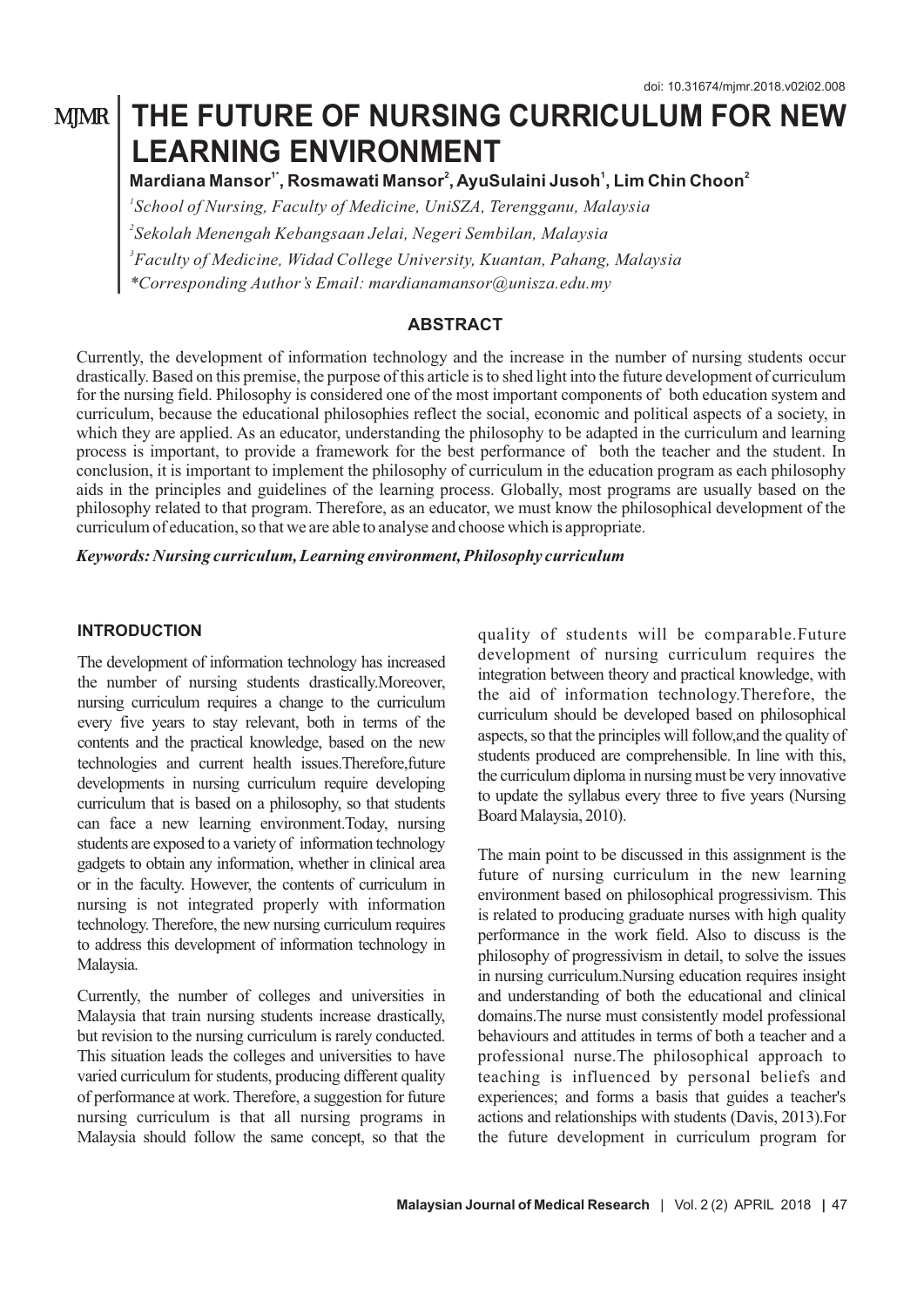diploma in nursing, we should follow a good philosophy, which will influence graduate nursing students to excel in performance.

#### **The Importance of Philosophy in The Curriculum**

Education is defined as a process in which the purpose is to construct desired behaviour change of any individual in his or her way of the slice of life (Erkilic, 2008).There are social, economic and pedagogical factors affecting the educational process and curriculum. An educational philosophy requires some properties like practicability, applicability, usability and should be well-known and taught to teachers in training schools. As an educator, it is important to know that philosophy is a critical element of any educational process. An educational system cannot be considered without any philosophical approach.Without philosophical approach, a person is consideredto 'be deaf and blind in the learning process'. Therefore, a teacher's personal philosophy of education is a critical element in his approach to guiding students (Erkilic, 2008).

"To define that philosophy is the brain of an educational process" is not a wrong statement by itself : a teacher or administer should draw a plan or use a method that is relevant in any educational philosophy (Erkilic, 2008). The planning for a curriculum is important for the teacher and administer, because it helps to make sure that the learning process is run well, and students enjoy learning.

Besides, the philosophy of education is an aspect that all teachers, schools, and administrators should mould themselves to, whether intentionally or not. Philosophy in the learning process gives learners and educators a basis on which knowledge is to be built. Knowledge, philosophy and education are key aspects in producing and maintaining (Erkilic,2008) the quality in the learning process for students. It will help maintaining cohesion in the quality of education. Educational process covers many different types of educational decisions and assessments that support them.These may be classified as decisions before the beginning of teaching, during teaching and after teaching (Erkilic, 2008). Based on such philosophy, the best decision is to create and solve any problem regarding the subject by offering intensive class for weak students.

Lastly, as an educator we should know which educational

philosophy is appropriate and suitable to be applied, which is a difficult question to be answered (Erkilic, 2008). The presence of standard operation procedure will make the flow of education process easier. Then each thing will be performed based on standard operation procedure.If any issues occur about educational implementation, the leader will refer to the standard operation procedures.

#### **Overview Of Philosophical Foundation Of Curriculum**

The importance of philosophy for any educational process can be summarized primarily by: teachers and educational philosophy. Philosophy is a critical element of any educational process. As an educator we must have knowledge in philosophical education to be implemented in the teaching and learning process.The knowledge of philosophy will help the educator perform better and maintain good quality in the teaching process.This is an aspect that all teachers,schools and administrators mould themselves to, whether intentionally or not (Erkilic, 2008).The following facts briefly explain the philosophical foundation for the curriculum of nursing education.

#### **The Philosophy of Perennialism**

The philosophy of perennialism is developed based on rational concepts and uncovering universal truths by training the intellect. Educator should show the best attitude to students, so that students are able to influence others as a 'model' in the learning process. The main characteristic of perennialism curriculum warrants students to discover ideas that are the most insightful and timeless in understanding human conditions. Schools should teach religious values or ethics to expose students between right and wrong (Philips, 2011), and to provide good values in the community. Ediger (2003) states that the advantages of the philosophy of perennialism in a curriculum includes the following;

a) It stresses the importance of reading to achieve generalizations, not precise facts which are difficult to remember.

b) It makes for less reading failure in the interpretations of literature, that can vary from students to students. The students then are not appraised in terms of giving exact answers to questions, but rather in terms of being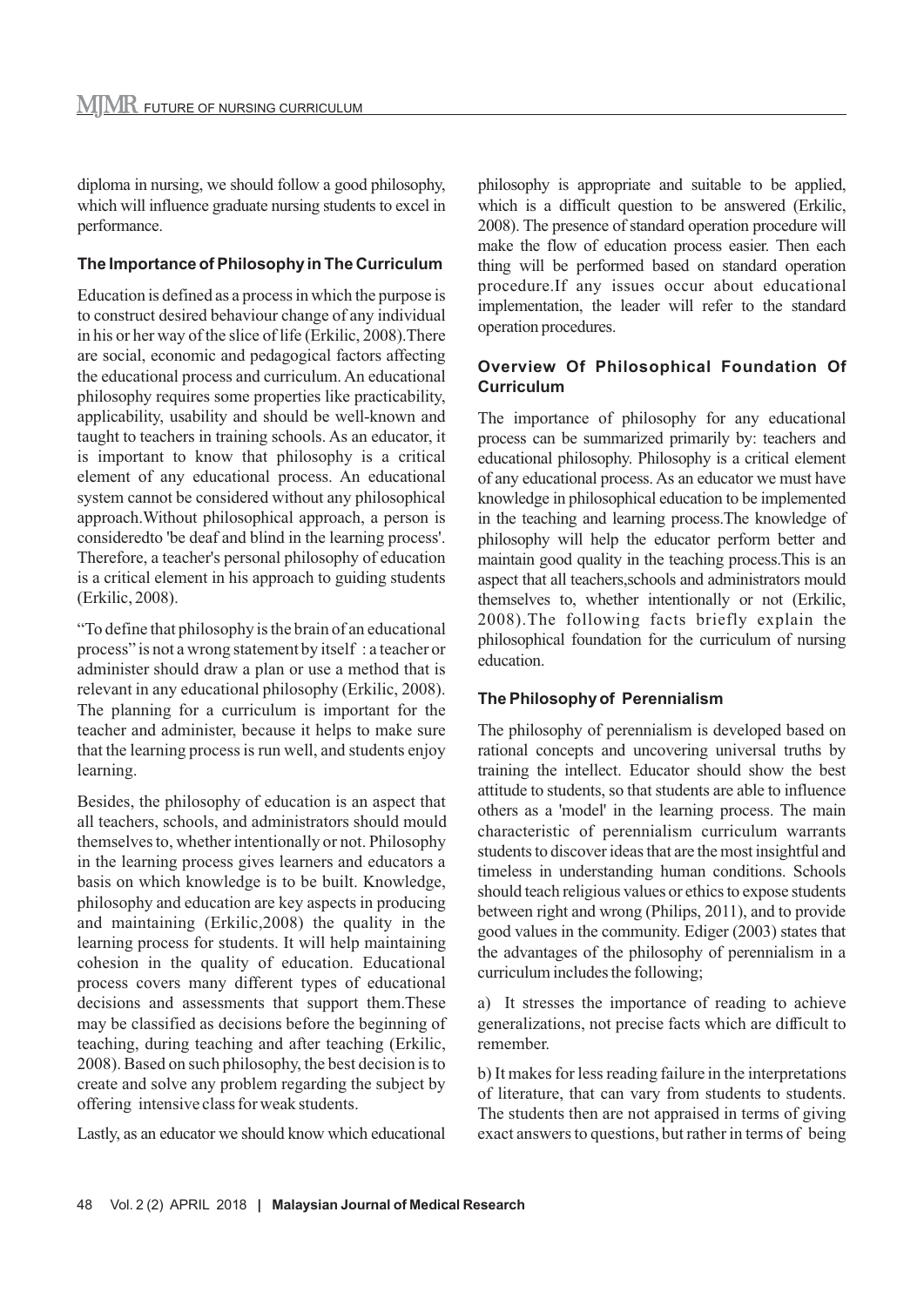interested, enthused and actively involved in an exciting discussion covering contents in the selection read.

c) It emphasises students to read classical literature as well as recent literature to capture learner's attention and desire for reading.

This philosophy emphasises that education is not only to teach students about academics, but other aspects of religion are also emphasised to make the students value spirituality.

## **The Philosophy of Essentialism**

The philosophy of essentialism is emphasised based on traditional education, development of the mind, and core curriculum; it is based on the physical world and the citizens of democracy need critical thinking skills and civic values,democratic society comes before individual, teacher-directed learning,appreciation of master works of art and literature.Where by, essentialism is generally considered as a conservative philosophy that pertains to the ever-changing social, educational and technological aspects of society. It stresses the importance of teacher as the authoritative figure in the classroom, and subject matter as the centre of the curriculum (Erkilic, 2008).

Essentialism emphasizes on science and understanding of the world through scientific experimentation. Essentialists believe that teachers should instil traditional virtues such as respect for authority, fidelity to duty, consideration for others and practicality. In this philosophy, elementary students receiving instructions in skills such as writing, reading and measurement is essential.Whereas,in teacher-centred philosophy, teachers decide what is most important for students to learn, with little emphasis on students' interests, as it will divert time and attention from teaching the academic subjects (Philips, 2011). Furthermore, Azibo (2011) states that from Western conceptualization, that essentialism reduces complex social matters like racial identity to a product of an essential factor.This philosophy of curriculum emphasises that the basis of education is student.

#### **The Philosophy of Progressivism**

The philosophy of progressivism plays a role in education to transmit society's identity by preparing young people for adult life. Therefore,as learners we should learn to work with others, because learning in isolation separates the mind from actions,especially things related to skills. The progressive curriculum emphasises the study of the natural and social sciences. Teachers should introduce students to new scientific, technological and social developments which will push students towards higher order of thinking and constructive knowledge (Philips, 2011). This philosophy-based curriculum emphasises the concept in which a teacher encourages students to be proactive in the learning process and the activity of psychomotor in learning process must be performed by students to obtain knowledge and experience in learning. According to Erkilic(2008),this educational philosophy stresses that students should test ideas by active experimentation. Learning is rooted in the questions of learners that arise through experiencing the world. The learner is a problem solver and thinker who makes meaning through his individual experiences. Effective teachers provide experiences so that students can learn by experiencing.

The progressive education has paradoxical presence in histories of modern education. The progressive themes are not only inspiring but vague, allowing a range of different reforms to claim its banner. This philosophy can be considered as a teacher and students approach, whereby students must be proactive in the learning process and encourage to use critical thinking in learning process (Davies, 2002).

#### **The Philosophy of Reconstructionism**

The philosophy of reconstructionism believes in the rebuilding of social and cultural infrastructures. Students are exposedin social problems and encouraged to find the solutions. As teachers, we are considered the prime agents of social changes, cultural renewal and internationalism(Philips,2011). This philosophy is appropriate for students of social sciences and economics, because students will learn the topic based on the current issues in the community. They will also recognize that education is the means of preparing people for creating this new social order.

Other than that, the study done by Reed & Davis (1999) has three implications for a teacher's education in philosophy of deconstructionism.First,the teacher must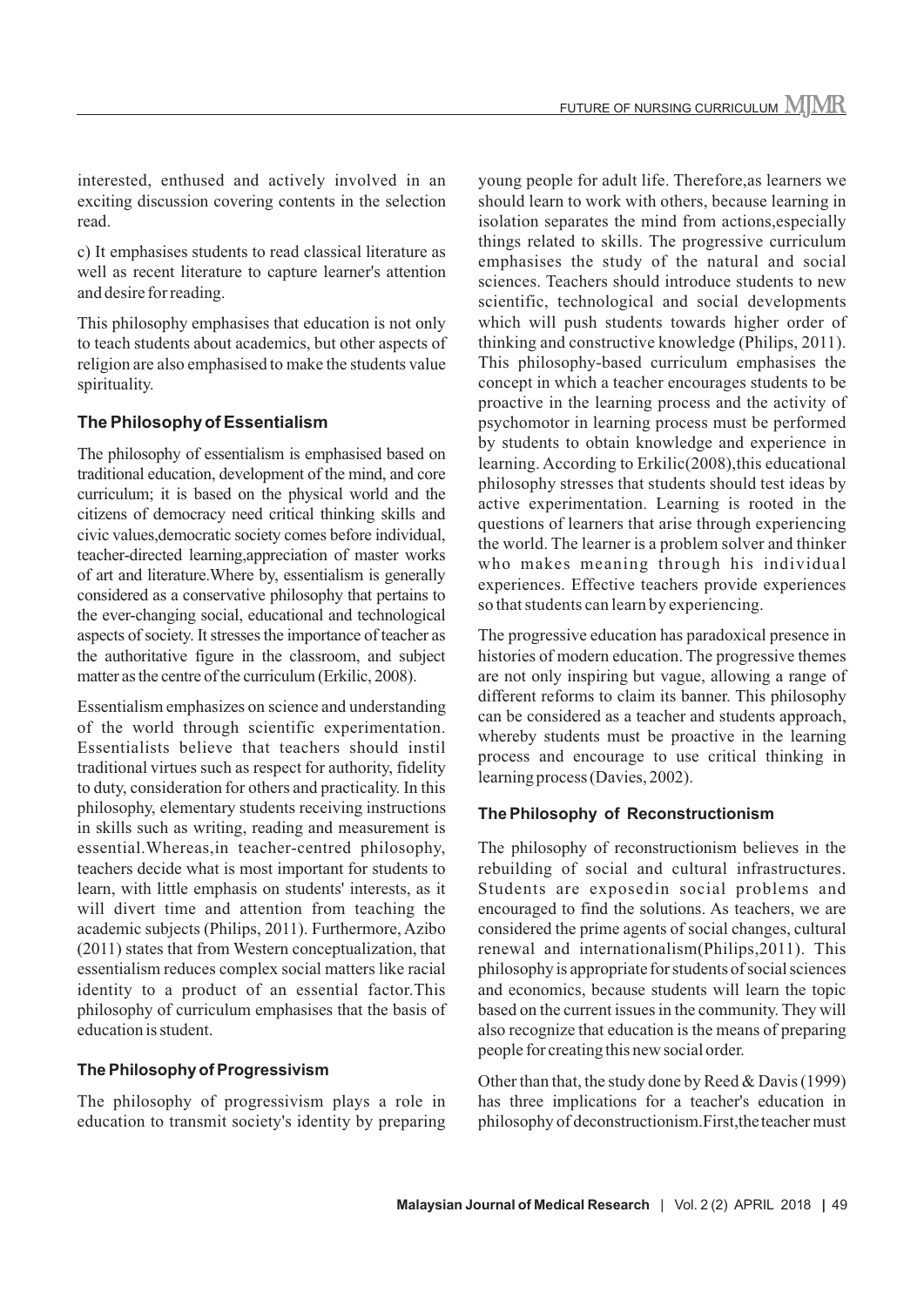be knowledgeable and advocate to service learning, second, the teacher must understand and care about the problems and issues of their students, and third, the teacher must have the skills and abilities needed to guide the students in the learning process. Overall, this philosophy requires students and teachers to solve the problems based on the current issues in community.

#### **The Philosophy of Abu Nasr Al-Farabi**

Al-Farabi based his philosophy on early works of Plato and Aristotle and integrated it with the Qur'an, which he believed to be the first aim of knowledge that is transcended from God. All the activities of education require the acquisition of values, knowledge and practical skills leading to perfection, and the attainment of happiness to become a perfect human (Philips, 2011). According to Mainuddin, (2002) for al-Farabi, human reasoning can fathom the attributes of the ideal ruler. The 'founding ruler' must have both the 'royal craft' (political skills) and revelation from God. Revelation helps the ruler attain practical judgement in the shortest time, which is otherwise acquired through experience.This philosophy is based on Islamic perception of learning process which is the principle of knowledge, grounded on a spiritual basis.

#### **The Philosophy of Confucius**

Confucius stated that education plays a fundamental role in the development of society and individuals alike. By rising the moral standards of individuals, society will become more virtuous, the country well-governed, and its citizens law-abiding. The aim of education is to produce capable individuals to serve the government and bring about an ideal managed by men of virtue (Philips, 2011).

Confucian philosophy is related with lifelong education. Its first element is: it is important to know about his basic idea about the human being and its relationship with other human beings and the nature. The core of Confucian philosophy is expressed by Ren which refers to human virtues. The second element of Confucian philosophy is the sage, the model human being. To Confucius, the sage is an ideal human being that uses lifelong learning to acquire the virtues and actualise his abilities. The third core element of the Confucian educational philosophies is Jun Zi. Jun Zi represents a man who is a model based on morality,

with outstanding knowledge and wisdom. The basic idea in community is to emphasise that education produces good citizen (Basharat *et al.*, 2011).

## **Choice of philosophical orientation that will likely be influential in the future**

The basis of selecting philosophy of progressivism for future nursing curriculum is that this philosophy is likethe current nursing curriculum concept. Howlett & McDonald (2011) states that the word "progressivism" is an omnibus for terms based on the education aspect.

According to Veal (2007), progressive education in science is reflected in the National Science Education Standards, which provides guidelines for how teachers may facilitate the scientific curiosity of their students and how students can develop their sense of wonder with the natural setting. The aim of progressive education is to promote the mental, emotional, physical, and spiritual aspects of the "whole" student that is similar to the current concept in nursing curriculum whereby, progressive educational goal was considered to be the goal of science education (Veal, 2007).

Based on the report by Cunningham (2002) from the historical perspectives; progressivism is an alluring but deceptive concept that emerged in political discourse and was applied in the local politics of education before its wider adoption in relation to the pedagogy for primary schools. It is a meaningful and richly diverse term that encapsulates the variety of innovations in the methods of schooling. Martin & Goodman(2001) states that the institutional and political contexts of progressive educational ideas,the networks and relationships of progressive educationists as well as accounts of progressive practice,considering progressive education's ideals is essential.

Progressives also sought to change the curriculum in the interests of social reforms. Progressive teachers will also be developing teaching styles and methods that emphasise students' own interests and needs, for example-classrooms with flexible, permissive and open ended (Robert, 1997) environments.

Robert (1997) states that as progressive teachers, an educator wants students to work collaboratively on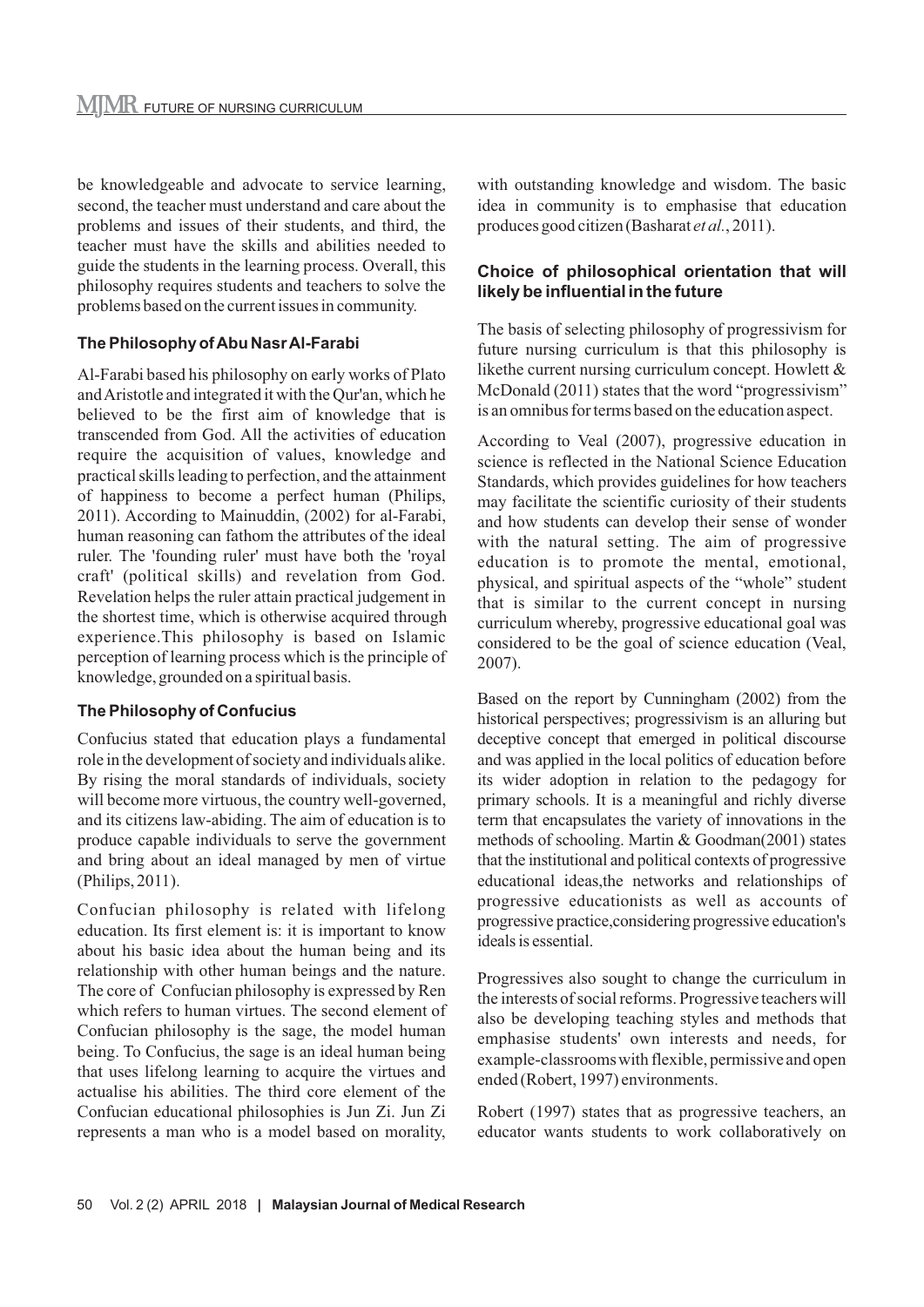projects based on their shared experiences. The philosophy of progressivism emphasises the psychomotor and critical thinking based on experiences in the learning process.

#### **The following are three principles for a progressivism;**

*Principle 1*: An understanding of individual pupil's learning and development, derived from constructivist theory, is grounded in rational humanism, applied both universally and in context. Modern progressivism requires individual ambition to be constrained by public needs through structured teacher intervention (Peter, 1996). This means, learning process based on the progressivism philosophy has quality and standard in curriculum that is comparable to other philosophy.

*Principle 2*: The 'empowerment' of individuals in context is a primary value in education and must be achieved by pedagogies dedicated to it. The philosophy of progressivisms stresses 'processes' as the basis in which learning-processes occur. Thus, the idea is that a pupil has a responsibility for their own learning which cannot be abrogated, though it is always constrained by events that ocuur (Peter, 1996).

*Principle 3*: Progressivism combines three connected procedures: teachers attend to individual needs (relating valued knowledge to individual experiences); they exploit individual experiences (harness individual talents and interests in pursuit of educational ends); and they promote individual autonomy (independent learning in social and knowledge contexts). The former two procedures cannot work in the absence of the third (Peter,1996).This means, collaboration between a teacher and a student is important during the learning process, so that the learning outcome is achieved.

Overall, the philosophies of progressivism emphasise on learning, by doing hands-on projects(more to practical and psychomotor), expeditionary learning, experiential learning and integrated curriculum focused on thematic units.The learning process is important in collaboration and cooperation in the learning projects, which is an education on social responsibility and democracy.Educator needs to know that highly personalized education accounts for everyone's personal goals. Progressivism also emphasises the integration of community services and services about the learning projects in the daily curriculum, including selection of subject content. Lastly, progressivism emphasises on lifelong learning, social skills, and assessment by evaluation of the child's project or performance.

#### **Reasons for the current choices are well articulated, supported with excellent related evidences**

The philosophy of progressivism is preferred to the other curriculum based on experienceand relevancy. This is a valid reason for the philosophy to be implemented for programs like diploma in nursing. According to Erkilic, (2008) the philosophy of progressivism is based on project method, cooperative group activities, critical community-centred thinking, problem solving, decision making and networking. Session classroom management; democratic process, child centred, and appraising skills are also suitable to be inculcated duringthe teaching of nursing students, because these subjects are related to the skills required in treatments. For students of nursing, an evaluation of both the theory and the skill is required to run and maintain the quality of education. Moreover, nursing program requires the teacher to be a role model for students. This philosophy emphasises on the role of the teachers. Based on the above explanation about progressivism, the method emphasises the proactive and psychomotor concept in the learning process. In nursing curriculum, students require time to learn new skills in laboratory. Similarly, this concept is the reason to choose this philosophy, so that it is applicable to be implemented.

Furthermore,the reason we choose the philosophy of progressivism, is because it has standards in implementation in the local communities and culture that integrate the science of teaching and learning (Veal, 2007). These standards are required for programs like diploma in nursing, to maintain the quality of students in performance, especially in clinical area. In clinical area, students are required to integrate with patients and show good communication skills during care, therefore students must understand others' culture to enhance the learning process at clinical scenario. Besides that, in Malaysia, the program of diploma in nursing was monopolized by women, which is synonymous with the philosophy of progressivism with contribution of women to the history of progressive ideas that moves to centre stage (Martin & Goodman, 2001). Therefore, we choose this philosophy in development of the curriculum, which is synonymous with women principles,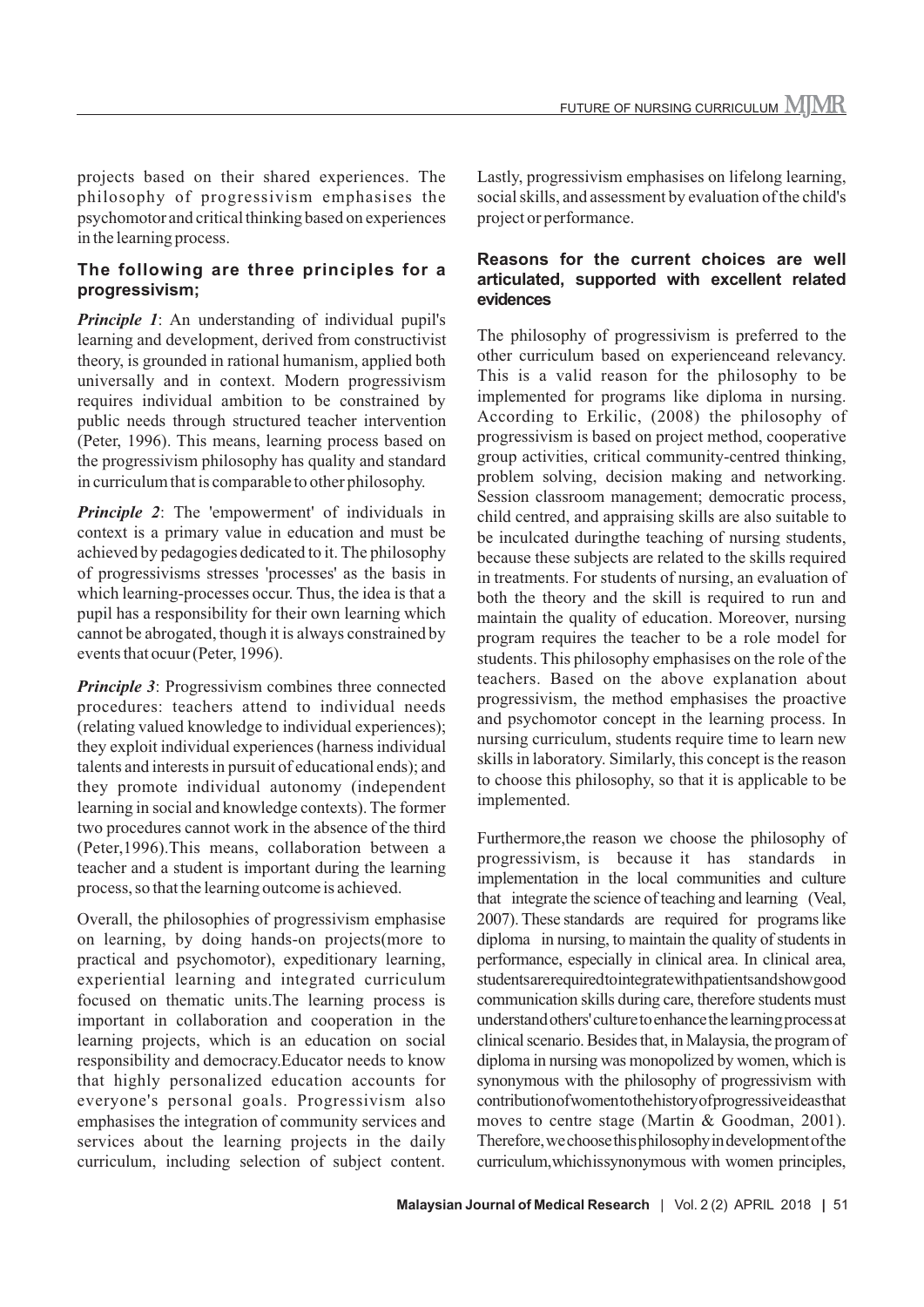to obtain more ideain the learning process.

Moreover, the reason to choose the philosophy of progressivism is the basic instruction on the needs, interests and developmental stages of the student; it means teaching students the skills they need in order to learn a subject, instead of focusing on transmitting a particular subject; it means promoting discovery and self-directed learning by the student through active engagement; it means having students work on projects that express student purposes and integrate the disciplines around socially relevant themes; and it means promoting values of community, cooperation, tolerance, justice and democratic equality (Labaree, 2005).This concept of progressivism is appropriate for the program of diploma in nursing, which teaches students both theory and skill.

According to Moore (2000) the philosophy of progressivism is a form of psychologism and the rest are forms of sociological reductionism. For students of nursing, they are required to understand the psychology of patients.In addition,the reason we choose the philosophy of progressivism is because progressive education promotes a democratic view of knowledge development, which considers personal, societal, and cultural ways of knowing. The aim of progressive education is to promote the mental, emotional,physical,and spiritual aspects of the "whole"child (Veal, 2007). This philosophy is appropriate for the program of diploma in nursing, because the aim of progressive philosophy is consistent with the subject of nursing.

The reason we choose the philosophical progressivism concept is because this philosophy is considered the goal of science education. This is grounded on Dewey's concept of the child, interacting with nature to learn about science (Veal,2007).This is one of the applications that is appropriate for nursing program. Students must have a good knowledge in science to understand the disease and for practical sessions. The philosophy of progressivism emphasises about the quality of teaching and makes curriculum decisions context-based and place-based rather than standards-based. Standards are essential and should be used as a guide for teaching and learning, so that they can be appropriately applied to the contextual nature of the learners (Veal, 2007). According to Labaree (2005), progressivism was successfully used by programs in the United State in the early twenty-first century and it is successful for both the educator and the

students. Progressivism was essential in the reform of the curriculum. The philosophy of progressivism gives student motivation to follow the learning process, which is essential because most of them face stressful situations during practical. Currently, progressives had the most impact on educational philosophy, whereby, the administrative progressives had the most impact on the structure and practice of education in schools (Labaree, 2005).

#### **The Progressive Curriculum adaptations are consistent with the current nursing curriculum**

Progressivists emphasise on the study of the natural and social sciences.To expand the personal experiences of learners, learning should be related to present community life. Believing that people learn best from what they consider most relevant to their lives, the curriculum should be centred on experience, interests and abilities of the students (Philips, 2011). In nursing curriculum too, students will learn behavioural science to understand the attitude of a patient. In nursing curriculum, students need to have clinical experiences, which is based on experience. The clinical experience will help students perform best.

According to the philosophy of progressivism, teachers should plan lessons that arouse curiosity and push students towards a higher order of thinking and knowledge construction. Students must also be exposed to critical thinking in solving problems, for example provide students with problematic scenarios, then students will find the solution from text books.

Based on the philosophy of progressivism, the students are encouraged to interact with one another and develop social virtues such as cooperation and tolerance for different points of views (Philips, 2011). This point is appropriate with nursing curriculum. A student of nursing is required to have soft skills to take care of the patients. The communication skill is very important while conducting procedures in the clinical area. Besides, teachers should not be confined to focusing on one discrete discipline at a time but should introduce lessons that combine several different subjects (Philips, 2011).This point is related to the nursing curriculum concept, which encompasses behavioural science, communication, ethics and law, management, research and information technology. Moreover, based on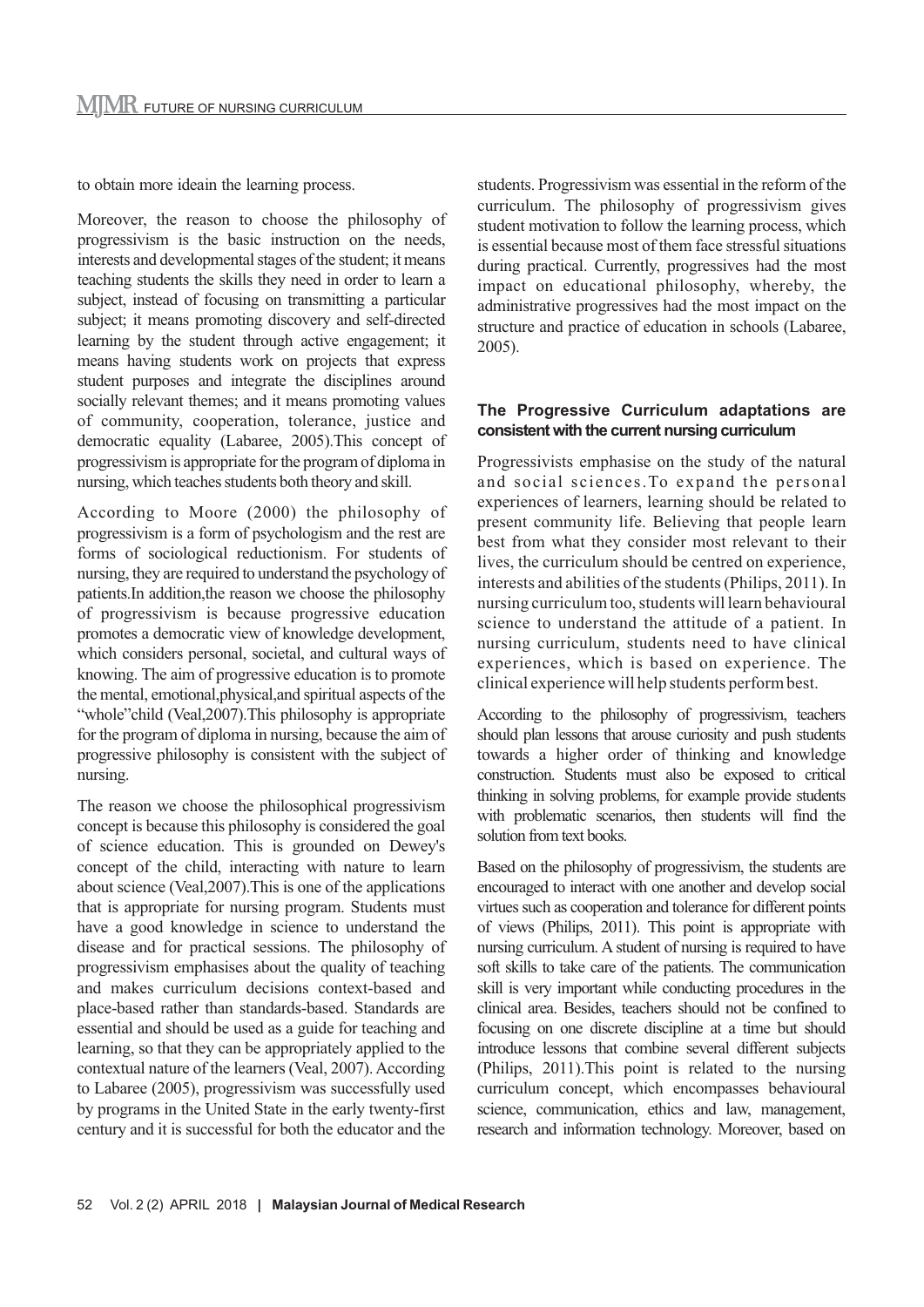progressive philosophy, students will be exposed to a more democratic curriculum that recognises accomplishments of all citizens regardless of race, cultural background or gender (Philips, 2011). This point is also appropriate with the nursing curriculum program, for which a student is inculcated with case study or any other topic, so that they can express the knowledge and experience from a practical view point.

 Progressivists strive to make schooling both interesting and useful. Ideally, the home, workplace, and school house blend together to generate a continuous, fulfilling learning experience in life. This perspective can be adopted to the future nursing curriculum. The experiences like taking care of family members when they are sick, can also be applied during study at nursing school. Therefore, as an educator, we must be able to relate to the experiences at home with the learning process at nursing school.

Overall, progressivism should focus on the student, rather than on the content or the teacher. This educational philosophy stresses that students should test ideas by active experimentation. This philosophy of curriculum requires students to be active in the learning process, to obtain more knowledge and experience (practical). Therefore, for the future curriculum to be holistic, nursing program should be inculcating students' interests to be more motivated in the learning process.

#### **Issues in Nursing Curriculum**

Currently in Malaysia, the program of diploma in nursing is developed with overwhelming success. However, issues related to curriculum arise because of the differences in curriculum for each organization. Therefore, it impacts the quality of graduate nurses while working at hospitals.

Today, the issue of performance is always related to psychomotor skill performance during practical in hospitals. This issue is reflected in the philosophy of curriculum implemented in this program. Students' weak performance during practical can be detrimental to patients. According to Waterson *et al.*, (2006) the chief causes of weak performance among students of nursing college is attributed to curriculum overload, lack of theory and practical integration, teaching and assessment methods that do not promote critical thinking, tutors' lack of skills and experience, inadequate preparation of tutors for lectures, insufficient knowledge of tutors regarding

outcome-based educational approach, inadequate process of remedial teaching and lack of clinical role-models of nursing education in a nursing college.

Currently, the program of diploma in nursing is required of innovation to keep pace with the current worldwide development.The innovation in Malaysia's perspective for Diploma in Nursing should be upgraded to Bachelor of Nursing, consistently increasing the educational level. However, in Malaysia, a limited number of nurses are qualified at the bachelor level. Therefore, innovation is required among nursing professionals.

Furthermore, turnover among nursing students is increasing because of a variety of contributing factors. This scenario reflects to the nursing curriculum issues that influence the survivability of graduates for schools of nursing and thereby affect turn-over rates. This happens because the current curriculum provides challenges to traditional nursing education that would increase the likelihood of the development of "hardy" nurse graduates who have survival skills for the practical environment (Gorrel & Langenbach, 1994). Curriculum in nursing must be improved to prevent high turnover among students of nursing. Critical analysis based on the premises above shows that actions must be conducted by educators to reduce issues in nursing curriculum.

#### **DISCUSSION**

#### *Suggestions to Improve the Nursing Curriculum*

Today, worldwide development of information technology requires the students of nursing to have optimum knowledge on how to use them, so that they can access information. Therefore, by following the philosophy of progressivism, students are exposed to learning information technology and to access information related to syllabus with ease. This will encourage student to be proactive, using information technology, so that students will be independent in the learning process. This method is consistent with the principle of progressivism, which emphasises proactive concepts among students in learning process.

Furthermore, suggestions to solve problems or concerns in nursing program using various technologies and knowledge of informatics at clinical area to patient care is essential. For example, students may have clinical experiences where they need to understand the use of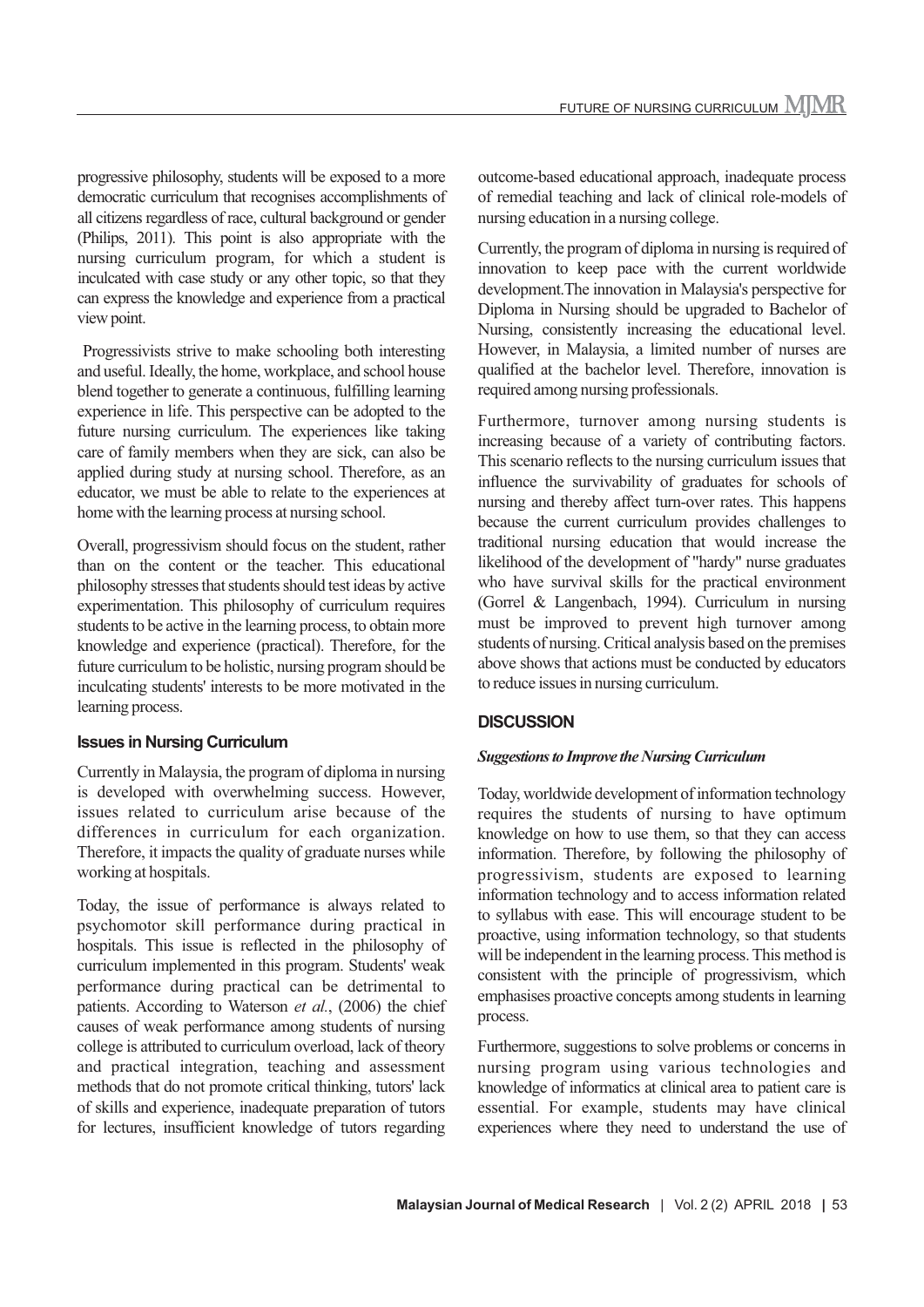various insulin pumps or pain management technologies that patients use at home. Many schools of nursing are incorporating the use of personal digital assistants (PDAs) into the curriculum to help students immediately access information on medical terminology, laboratory values, and evidence-based information (Diekelmann & Scheckel, 2004). Students' use of this device has important implications in improving their clinical judgement and improves their skills and experiences. Murray (2013) stated that the use of various technologies as innovative approaches has become increasingly popular in nursing education. These technologies are believed to enhance and strengthen the educational process and balance the challenges associated with the dilemmas limited classrooms and clinical space.

 Moreover, the use of technology-mediated instructions in the literature is vital in virtual clinical practicum (VCP) (Murray, 2013). This technology enables students to interact in real time with patients and preceptors in a geographically distant clinical environment. The VCP is a tele-health clinical practicum, whereby students observe all activities in the patient's room virtually while receiving clinical instructions from the nurse preceptor at the bedside. This is one way to provide more experience to students in clinicals and give students more independent learning process and emphasise about proactive learning, which accounts for their better performance in clinical.

The suggestion is to improve nursing curriculum by developing interdisciplinary approach, using a variety of methods focusing on collaboration and crucial conversations. (Waterson *et al.*, 2006). The important paradigm based on the philosophy of progressivism is that this philosophy will aid students to develop clear learning objectives and reduce student turnover and weak psychomotor skills in clinical area.

In addition, the suggestion to improve the issues in nursing curriculum is to provide deep learning of important concepts (Tanner, 1998) in clinical sessionsto gain experience. Nursing program is emphasising on practical sessions for learning experience. Students of nursing with exposure and equipped with deep learning in clinical sessions will gain experience, will be able to use critical thinking, decision-making, health policy, and ethical decision-making.

To reduce issues in nursing program, a lecturer should

teach students how to use evidence-based practice as an approach to nursing care, where nurses draw the best available evidence to make clinical decisions. Today's nursing students can expect to learn evidence-based practices from gathering, analysing and synthesizing evidences. By learning, refer to evidence-based practice, is to teach students to be proactive in learning process consistent with the principles of progressivism.

Another suggestion to improve the curriculum of nursing is that students need to engage in the thinking processes that promote reflective thinking, where they consider a clinical situation using many perspectives (Diekelmann & Scheckel, 2004).Today's nursing students can expect learning experiences where teachers use the nursing process and other strategies to develop students' critical thinking and practices.

Moreover, in nursing program advanced knowledge and skills are required by separate areas of speciality in practice (Wood,1997),so that students have strong experience in clinical learning. This would allow each speciality to focus on the content,which is required to achieve the learning outcomes of the programme. According to Wood (1997), in determining curriculum content, consideration needs to be given to the competing forces that is involved in the conceptualization of different models of advanced practice. Policymakers also need to consider more carefully while planning and implementing nursing programmes (Raholm *et al.*, 2010), and demonstrate the integration of additional concepts and skills into 'a framework of advanced nursing practice'. In addition, Andreoli *et al.*, (1987) suggests that to empower the curriculum of nursing, the faculty must participate in programs focusing on health policy, because it covers health issues in context of the nursing curriculum.

According to O'Connor & Walker (2003), to develop a competitive curriculum, factors such as social and political environment, financial and time constraints, world health care and school culture need to be addressed. Fealy (2001) stated that the principle of 'eclecticism' is effective to be applied as a curriculum policy and seeks to challenge some of the assumptions underlying this principle. Therefore, the epistemological identity and the structural integrity of the primary forms of knowledge in the pre-registered curriculum need to be maintained.

Lastly, to reduce the contemporary issues, faculty should be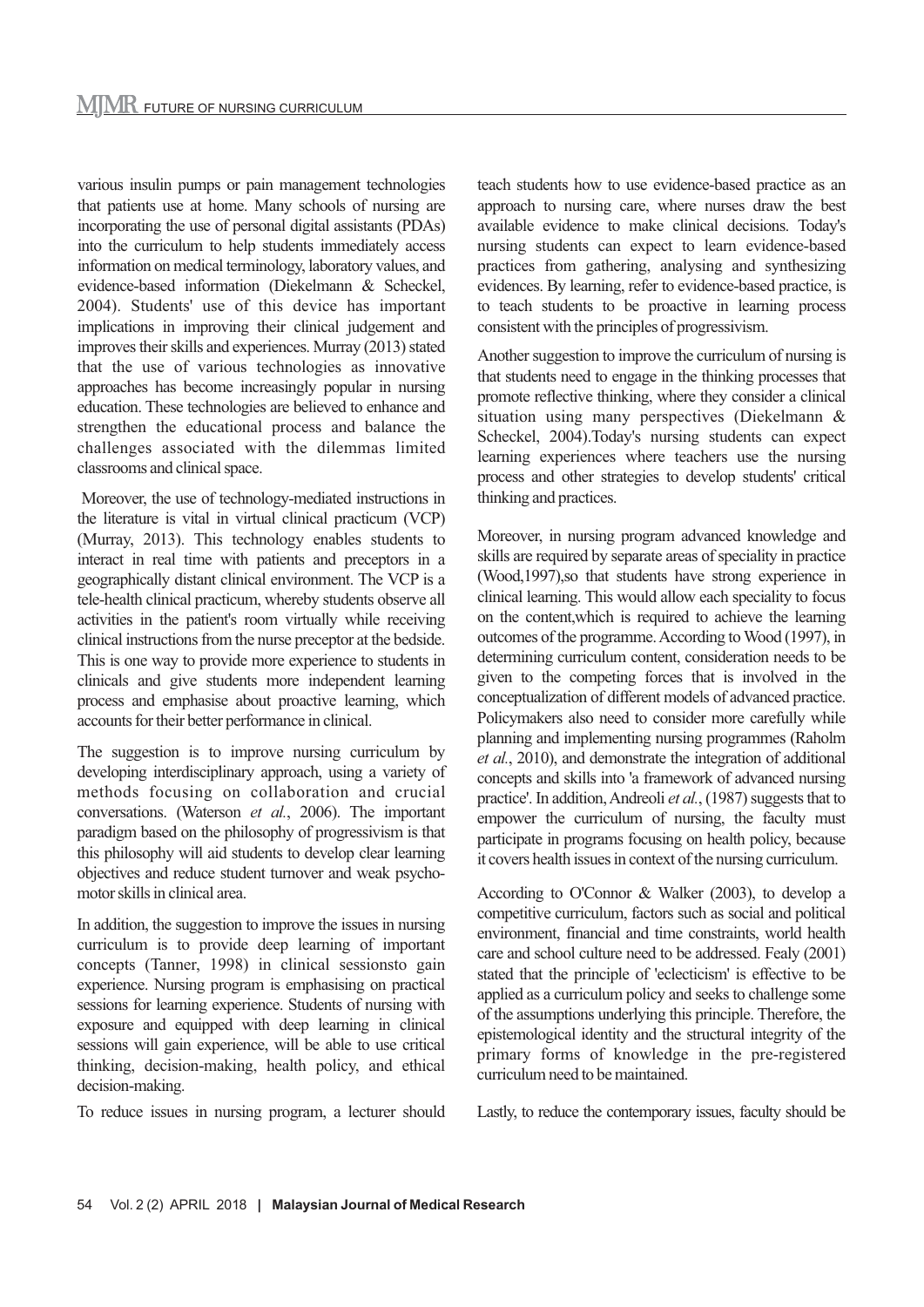encouraged to use an evidence-based model, to examine their curriculum decisions regarding teaching methodologies to attain educational goals, for improving both knowledge acquisition and critical-thinking performance (Angel *et al.,* 2000). Nurse educators should emphasise on theories of learning and understanding of the characteristics of their learners. Then, based on evidence-based model, the curriculum must be able to maintain the quality in both theory and practical paradigm with the application of new learning environment.

These suggestions are based on the nursing program, which can reduce contemporary issues and upgrade the student adaptability in facing new learning environment, especially in information technology globally. Improvement and innovation by educator is an important process for graduate students of nursing, facing the challenging workplace.

#### **CONCLUSION**

The philosophy of curriculum of education is important to implement in the education program because each philosophy has the principles and guidelines in the learning process. Globally, any program that is developed based on the philosophy is ingrained within the program. The progressivism paradigm in developing future curriculum for nursing program is more relevant for future curriculum adaptation by the nursing program in Malaysia, consistently with an upgrade in the information technology. Educator must expose students on how to use information technology in the learning process, which will help empower students in enhancing their knowledge and skill. Moreover, the reasons to choose such perspectives is because of the appropriateness with the 'lifestyle' of nursing curriculum, which emphasises on the benevolent concept of students to be proactive in the learning process.

Today, any contemporary issues occurring in nursing program will generate an everlasting impact to the nursing profession. As an educator, we must understand and apply these wonderful philosophies in the learning process to develop high quality education in academics. Educators must plan the best methodologies and approaches in teaching, so that students will be able to experience active participation in the learning process. Students must be able to search for information about subject of interests, with fast and prompt action with an educator as a guide. Therefore, solving these issues need commitment and

cooperation between committee members, to develop future nursing curriculum,which will be far more superior, enhancing and relevant to the current society in which the nursing profession is served.

#### **REFERENCES**

- Andreoli, K.G., Musser, L.A. & Otto, D.A. (1987). Health policy in nursing curriculum. *Journal of Nursing Education*, 26(6), pp 239-243.
- Angel, B.F., Duffey, M. & Belyea, M. (2000). An evidencebased project for evaluating strategies to improve knowledge acquisition and critical-thinking performance in nursing students*. Journal of Nursing Education*, 39(5), pp 219-228.
- Azibo,D.A.Y.(2011).Understanding essentialism as fundamental: The centered African perspective on the nature of prototypical human nature: cosmological ka (spirit). *The Western Journal of Black Studies*, 35 (2). 77091.
- Basharat, T., Iqbal, H.M. & Bibi, F. (2011). The Confucius philosophy and Islamic teachings of lifelong learning: implications for professional development of teachers. Bulletin of Education and Research, 33(1), pp 31-46.
- Cunningham, P. (2002). Progressivism, decentralisation and recentralisation: local education authorities and the primary curriculum, 1902-2002. *Oxford review of education*, 28(2 &3).
- Davies, S. (2002). The paradox of progressive education: a frame analysis. *Sociology of Education*, 75(4), pp 269- 286.
- Davis, J. (2013). Modelling as a strategy for learning and teaching in nursing education. *Singapore Nursing Journal*, 40 (3), pp 5-10.
- Diekelmann, N. & Scheckesl, M. (2004). Leaving the safe harbour of competency-based and outcomes education: Re-thinking practice education. *Journal of nursing education*, 43(9), pp 385-388.
- Erkilic, T.A. (2008). Importance of educational philosophy in teacher training for educational sustainable development. *Middle East Journal of Scientific Research*, 3(1), pp 1-8.
- Ediger, M. (2003). Philosophy of teaching reading. *Reading improvement*, 40(3), pp 126-133.
- Fealy, G.M. (2001). Aspects of curriculum policy in preregistration nursing education in the Republic of Ireland issues and reflections. *Journal of advanced nursing*, 37(6), pp 558-565.